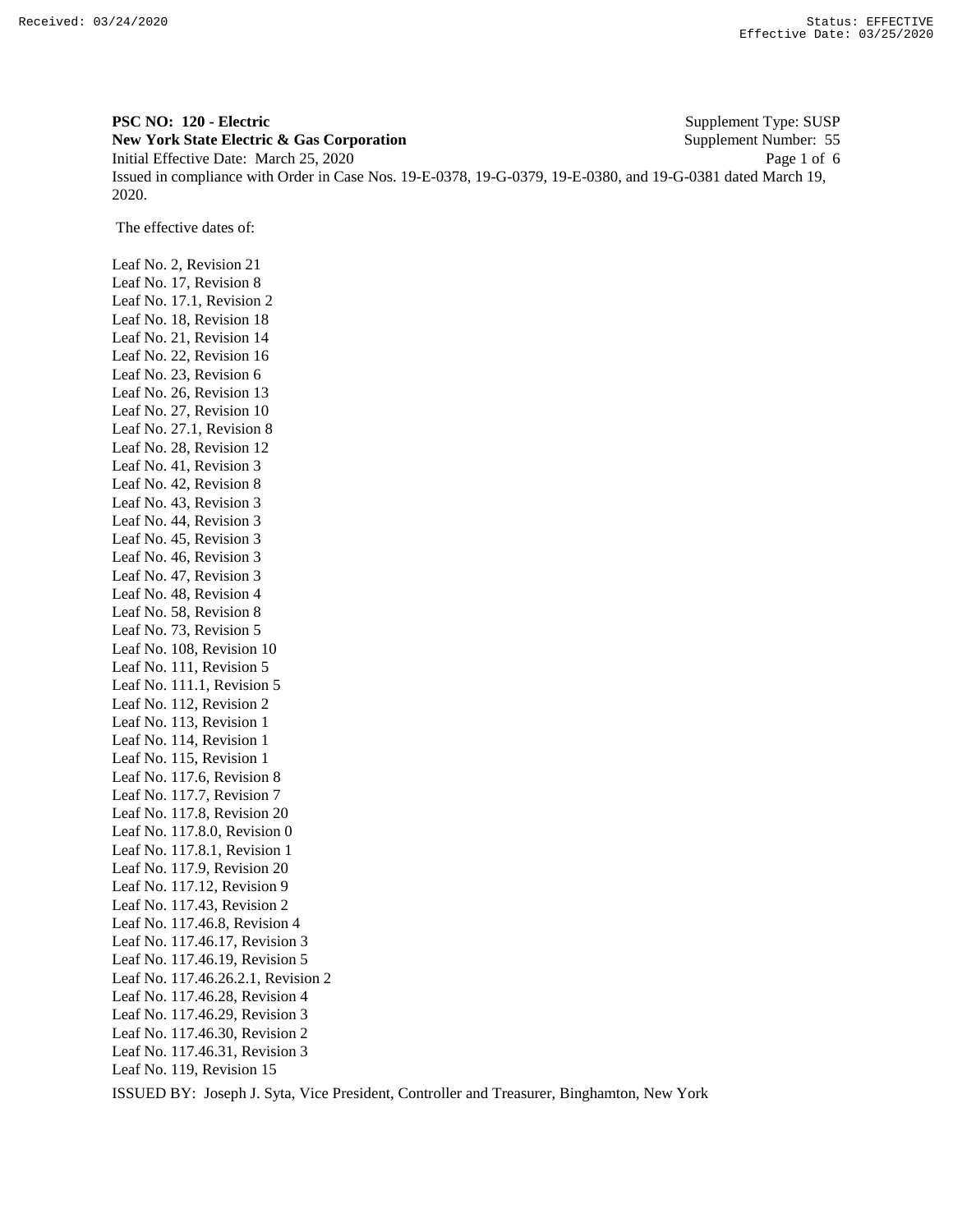**PSC NO: 120 - Electric** Supplement Type: SUSP **New York State Electric & Gas Corporation** Supplement Number: 55 Initial Effective Date: March 25, 2020 Page 2 of 6 Issued in compliance with Order in Case Nos. 19-E-0378, 19-G-0379, 19-E-0380, and 19-G-0381 dated March 19, 2020.

Leaf No. 122, Revision 14 Leaf No. 123, Revision 31 Leaf No. 124, Revision 23 Leaf No. 128, Revision 10 Leaf No. 129, Revision 18 Leaf No. 131, Revision 25 Leaf No. 131.1, Revision 7 Leaf No. 133, Revision 31 Leaf No. 134, Revision 10 Leaf No. 139, Revision 27 Leaf No. 142, Revision 16 Leaf No. 143, Revision 5 Leaf No. 147, Revision 17 Leaf No. 149, Revision 16 Leaf No. 150, Revision 16 Leaf No. 152, Revision 3 Leaf No. 154, Revision 9 Leaf No. 155, Revision 17 Leaf No. 156, Revision 17 Leaf No. 157, Revision 25 Leaf No. 158, Revision 25 Leaf No. 158.1, Revision 7 Leaf No. 161, Revision 20 Leaf No. 166, Revision 30 Leaf No. 167, Revision 27 Leaf No. 170, Revision 17 Leaf No. 173, Revision 18 Leaf No. 176, Revision 17 Leaf No. 180, Revision 3 Leaf No. 181.1, Revision 15 Leaf No. 183, Revision 6 Leaf No. 184, Revision 17 Leaf No. 185, Revision 13 Leaf No. 193.4, Revision 15 Leaf No. 194, Revision 16 Leaf No. 195, Revision 13 Leaf No. 197, Revision 30 Leaf No. 198, Revision 25 Leaf No. 198.2, Revision 11 Leaf No. 199, Revision 3 Leaf No. 200, Revision 4 Leaf No. 201, Revision 24 Leaf No. 202, Revision 16 Leaf No. 203, Revision 14 Leaf No. 207, Revision 13 Leaf No. 208, Revision 32 Leaf No. 210, Revision 18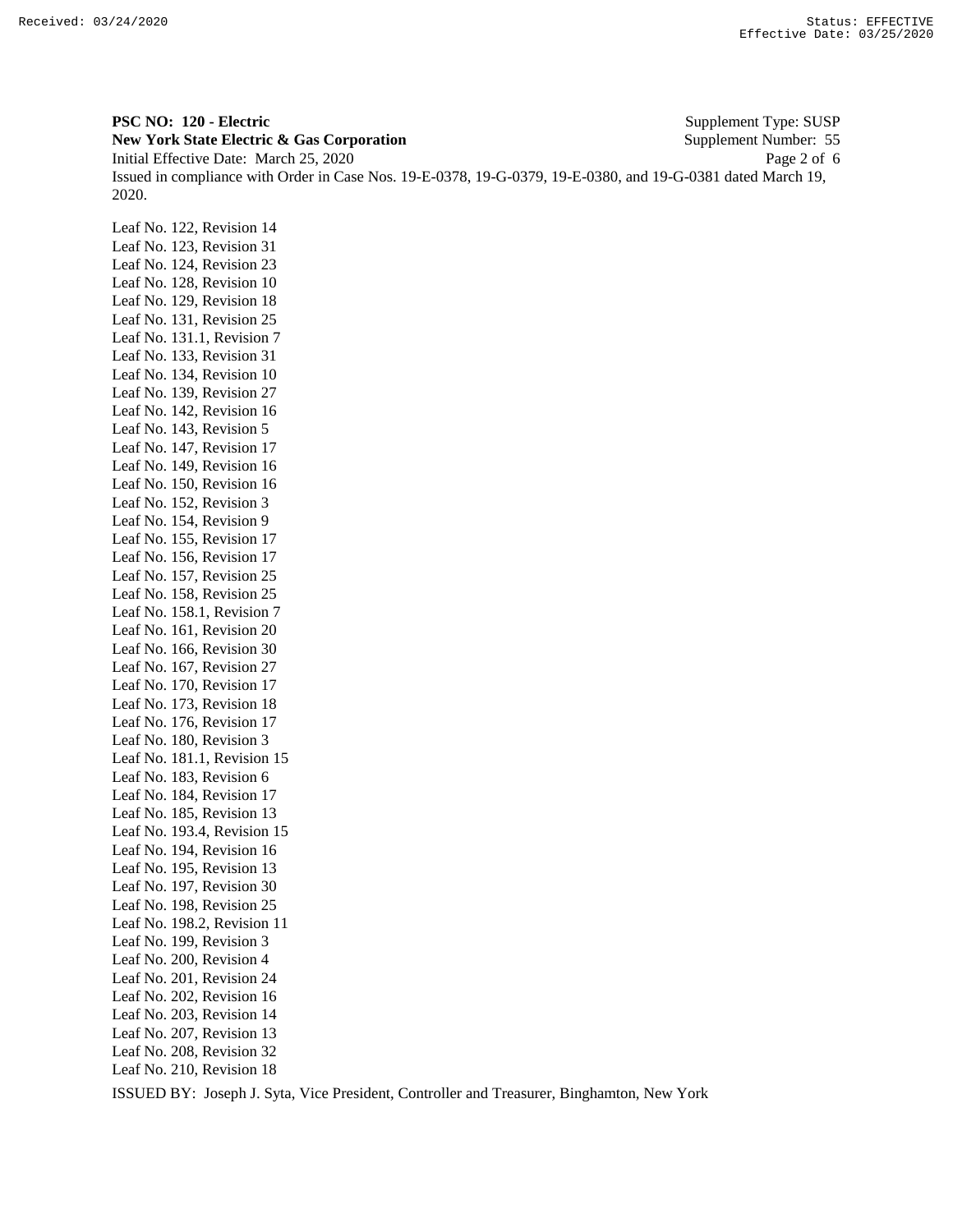**PSC NO: 120 - Electric** Supplement Type: SUSP **New York State Electric & Gas Corporation** Supplement Number: 55 Initial Effective Date: March 25, 2020 Page 3 of 6 Issued in compliance with Order in Case Nos. 19-E-0378, 19-G-0379, 19-E-0380, and 19-G-0381 dated March 19, 2020.

Leaf No. 212, Revision 17 Leaf No. 213, Revision 15 Leaf No. 214, Revision 17 Leaf No. 215, Revision 26 Leaf No. 216, Revision 24 Leaf No. 221, Revision 30 Leaf No. 228, Revision 26 Leaf No. 229, Revision 23 Leaf No. 230, Revision 26 Leaf No. 243, Revision 18 Leaf No. 243.2, Revision 13 Leaf No. 243.3, Revision 5 Leaf No. 243.4, Revision 9 Leaf No. 247, Revision 19 Leaf No. 248, Revision 25 Leaf No. 249, Revision 25 Leaf No. 250, Revision 25 Leaf No. 257, Revision 14 Leaf No. 260, Revision 13 Leaf No. 261, Revision 31 Leaf No. 262, Revision 23 Leaf No. 268, Revision 14 Leaf No. 271, Revision 13 Leaf No. 272, Revision 33 Leaf No. 274.1, Revision 17 Leaf No. 279, Revision 4 Leaf No. 287, Revision 27 Leaf No. 287.1, Revision 13 Leaf No. 287.2, Revision 5 Leaf No. 288, Revision 28 Leaf No. 288.1, Revision 21 Leaf No. 288.2, Revision 14 Leaf No. 288.3, Revision 3 Leaf No. 289, Revision 46 Leaf No. 292, Revision 3 Leaf No. 293, Revision 26 Leaf No. 294.12, Revision 7 Leaf No. 296, Revision 14 Leaf No. 299, Revision 13 Leaf No. 300, Revision 30 Leaf No. 310, Revision 28 Leaf No. 318, Revision 28 Leaf No. 319, Revision 3

are hereby further suspended to and including July 15, 2020. Pending restoration, reissue, or cancellation, the rates, rules and regulations in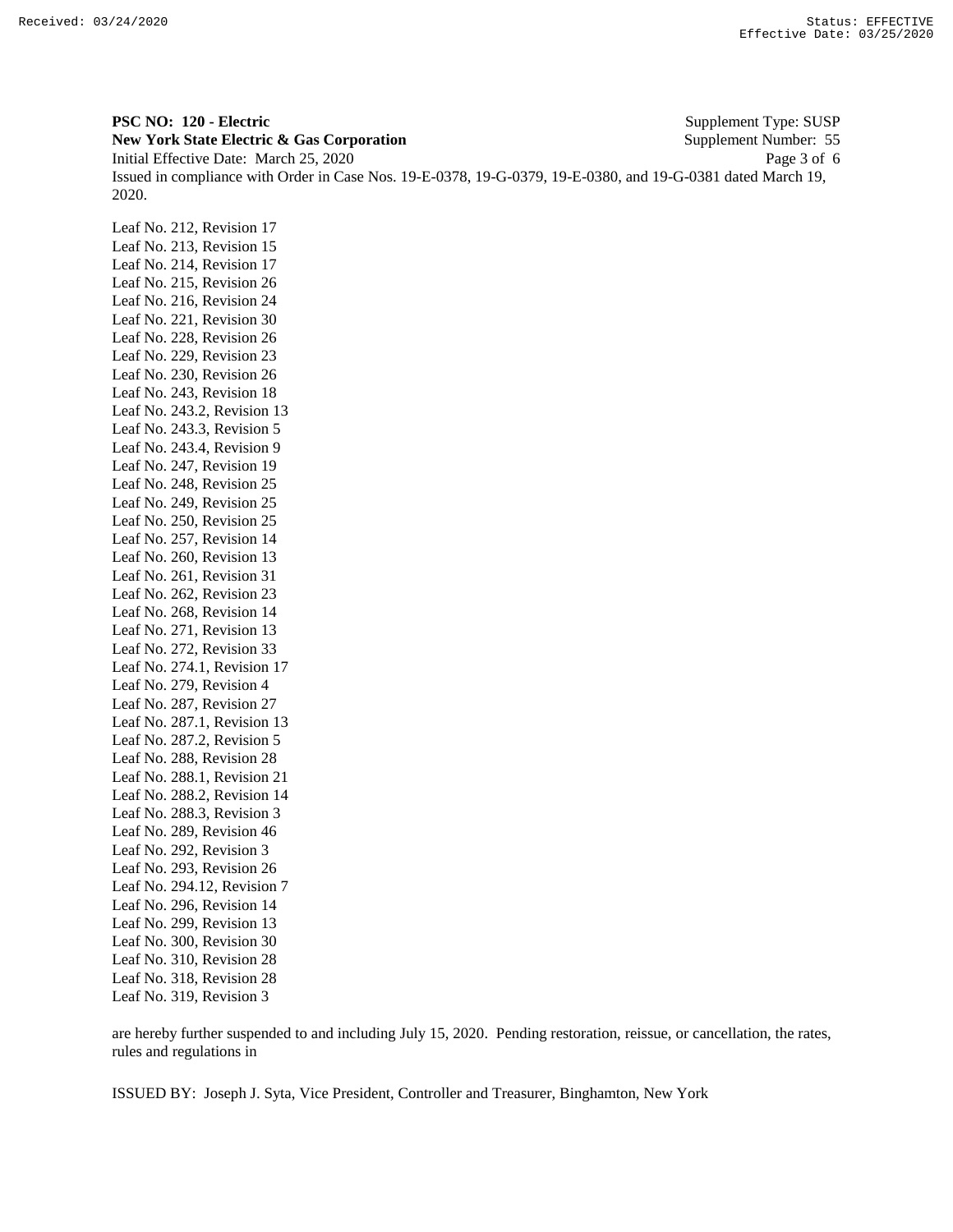**PSC NO: 120 - Electric** Supplement Type: SUSP **New York State Electric & Gas Corporation** Supplement Number: 55 Initial Effective Date: March 25, 2020 Page 4 of 6 Issued in compliance with Order in Case Nos. 19-E-0378, 19-G-0379, 19-E-0380, and 19-G-0381 dated March 19, 2020.

Leaf No. 2, Revision 20 Leaf No. 17, Revision 7 Leaf No. 17.1, Revision 1 Leaf No. 18, Revision 17 Leaf No. 21, Revision 15 Leaf No. 22, Revision 15 Leaf No. 23, Revision 5 Leaf No. 26, Revision 12 Leaf No. 27, Revision 9 Leaf No. 27.1, Revision 9 Leaf No. 28, Revision 11 Leaf No. 41, Revision 2 Leaf No. 42, Revision 7 Leaf No. 43, Revision 2 Leaf No. 44, Revision 2 Leaf No. 45, Revision 2 Leaf No. 46, Revision 2 Leaf No. 47, Revision 2 Leaf No. 48, Revision 3 Leaf No. 58, revision 7 Leaf No. 73, Revision 4 Leaf No. 108, Revision 9 Leaf No. 111, Revision 4 Leaf No. 111.1, Revision 4 Leaf No. 112, Revision 1 Leaf No. 113, Revision 0 Leaf No. 114, Revision 0 Leaf No. 115, Revision 0 Leaf No. 117.6, Revision 7 Leaf No. 117.7, Revision 6 Leaf No. 117.8, Revision 19 Leaf No. 117.8.1, Revision 0 Leaf No. 117.9, Revision 19 Leaf No. 117.12, Revision 8 Leaf No. 117.43, Revision 1 Leaf No. 117.46.8, Revision 3 Leaf No. 117.46.17, Revision 2 Leaf No. 117.46.19, Revision 4 Leaf No. 117.46.26.2.1, Revision 4 Leaf No. 117.46.28, Revision 3 Leaf No. 117.46.29, Revision 2 Leaf No. 117.46.30, Revision 1 Leaf No. 117.46.31, Revision 2 Leaf No. 119, Revision 14 Leaf No. 122, Revision 13 Leaf No. 123, Revision 30 Leaf No. 124, Revision 22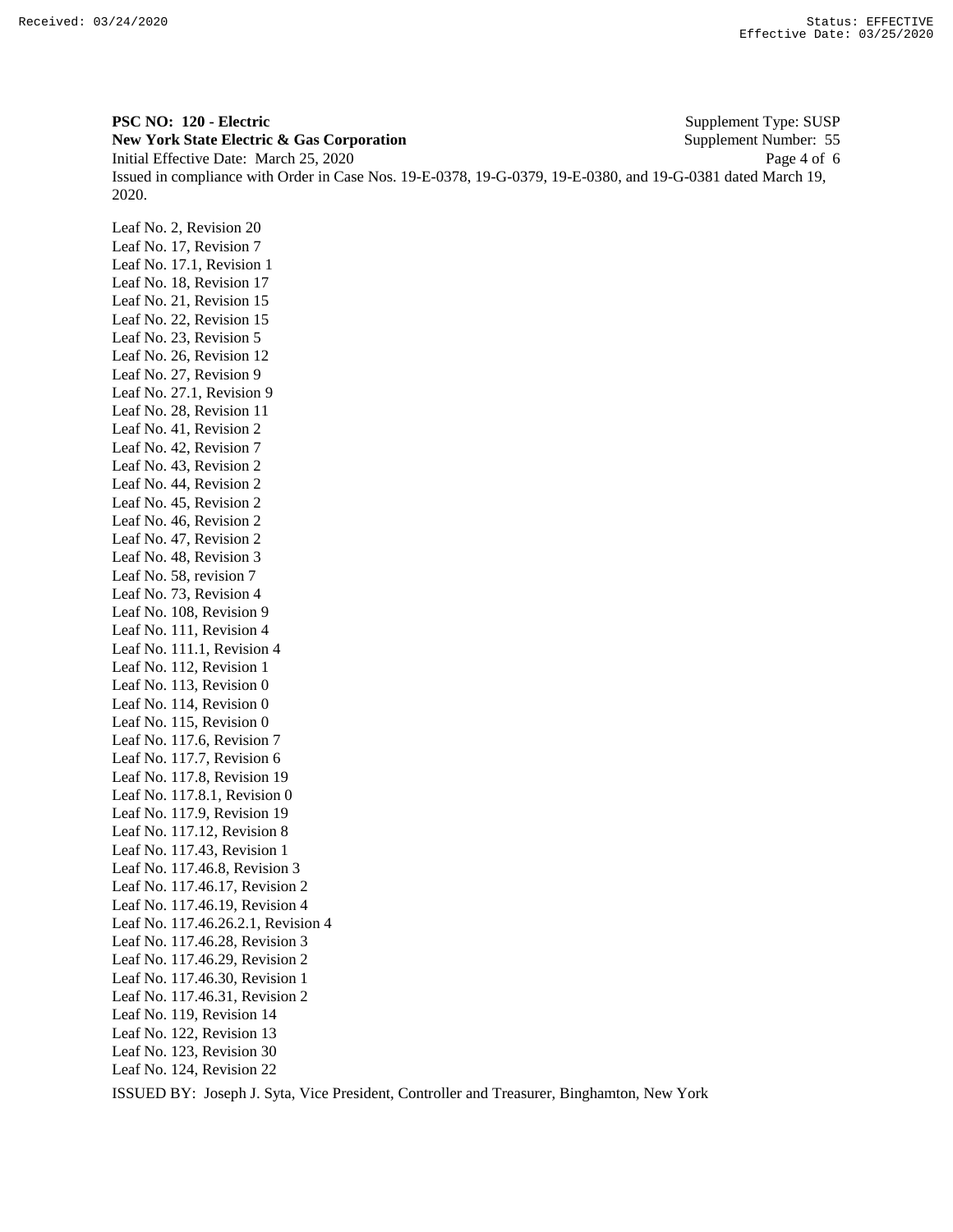**PSC NO: 120 - Electric** Supplement Type: SUSP **New York State Electric & Gas Corporation** Supplement Number: 55 Initial Effective Date: March 25, 2020 Page 5 of 6 Issued in compliance with Order in Case Nos. 19-E-0378, 19-G-0379, 19-E-0380, and 19-G-0381 dated March 19, 2020.

Leaf No. 128, Revision 9 Leaf No. 129, Revision 17 Leaf No. 131, Revision 24 Leaf No. 131.1, Revision 6 Leaf No. 133, Revision 30 Leaf No. 134, Revision 9 Leaf No. 139, Revision 26 Leaf No. 142, Revision 15 Leaf No. 143, Revision 4 Leaf No. 147, Revision 16 Leaf No. 149, Revision 15 Leaf No. 150, Revision 15 Leaf No. 152, Revision 2 Leaf No. 154, Revision 8 Leaf No. 155, Revision 16 Leaf No. 156, Revision 16 Leaf No. 157, Revision 24 Leaf No. 158, Revision 24 Leaf No. 158.1, Revision 6 Leaf No. 161, Revision 19 Leaf No. 166, Revision 29 Leaf No. 167, Revision 26 Leaf No. 170, Revision 16 Leaf No. 173, Revision 17 Leaf No. 176, Revision 16 Leaf No. 180, Revision 2 Leaf No. 181.1, Revision 14 Leaf No. 183, Revision 5 Leaf No. 184, Revision 16 Leaf No. 185, Revision 12 Leaf No. 193.4, Revision 14 Leaf No. 194, Revision 15 Leaf No. 195, Revision 12 Leaf No. 197, Revision 29 Leaf No. 198, Revision 24 Leaf No. 198.2, Revision 10 Leaf No. 199, Revision 1 Leaf No. 200, Revision 3 Leaf No. 201, Revision 23 Leaf No. 202, Revision 15 Leaf No. 203, Revision 13 Leaf No. 207, Revision 12 Leaf No. 208, Revision 31 Leaf No. 210, Revision 17 Leaf No. 212, Revision 16 Leaf No. 213, Revision 14 Leaf No. 214, Revision 16